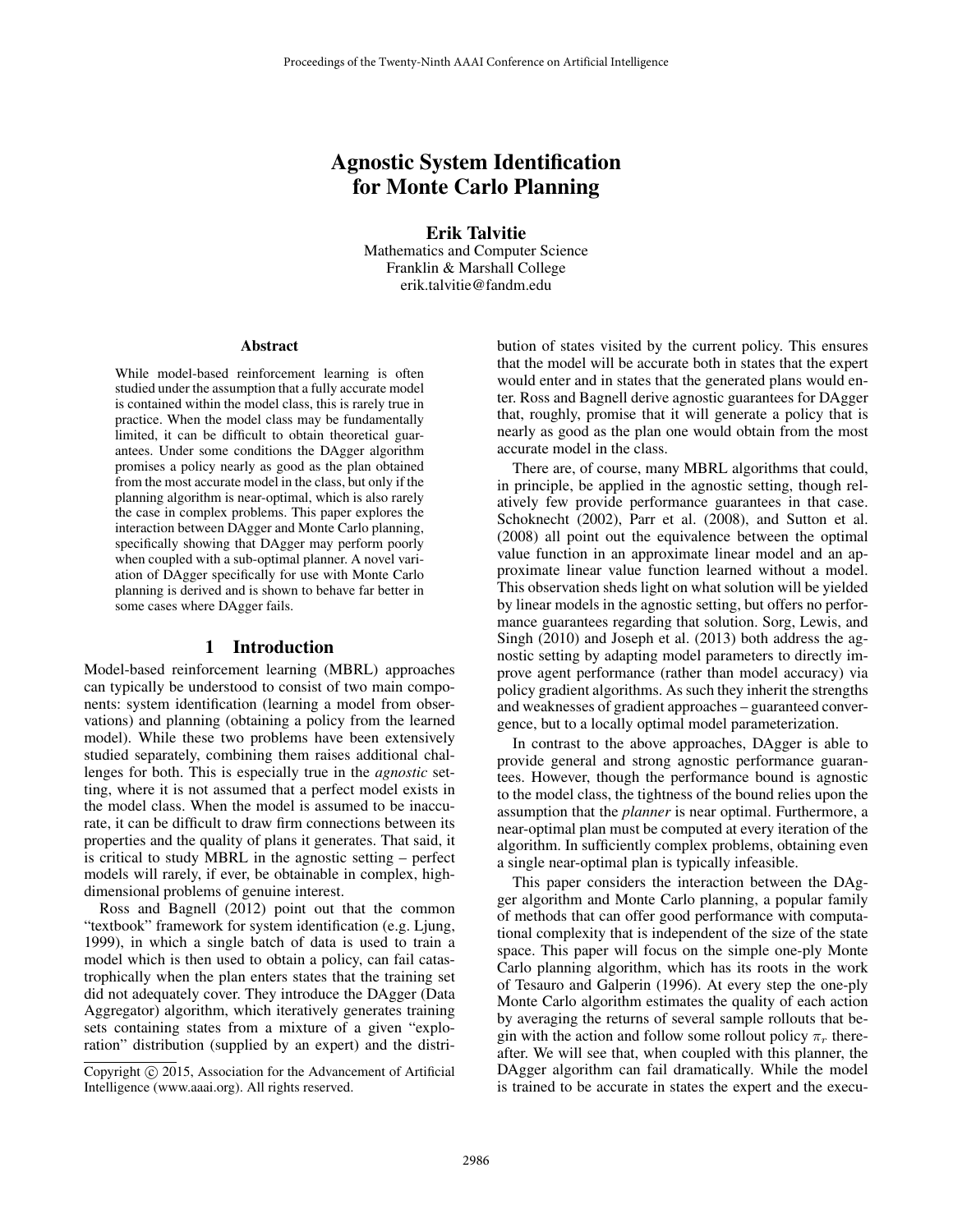tion policy would encounter, it *is not* trained to be accurate in states *rollouts* would encounter. This can lead to persistent model inaccuracies that harm planning performance. To mitigate this effect this paper derives a novel variation of DAgger specifically for use with Monte Carlo planning. The analysis shows that, because it is aware of the planning algorithm's specific flaws, the DAgger-MC algorithm is better able to distinguish between performance loss that is genuinely irreducible and loss that can be reduced by improving the model. A simple empirical illustration (Section 5) demonstrates that these issues can arise in practice and that DAgger-MC can perform well in cases where DAgger fails.

Note that, though the focus here is on the one-ply Monte Carlo algorithm, these issues are also relevant to more sophisticated Monte Carlo tree search (MCTS) planners (Tavener et al. 2012), such as the popular UCT algorithm (Kocsis and Szepesvári 2006). While MCTS algorithms can explore shallow actions more systematically, they still rely upon fixed-policy rollouts for deep exploration and, for a practical number of rollouts, cannot typically promise  $\epsilon$ optimality. The possibility of extending these insights to MCTS planners is briefly discussed in Section 6.

### 2 Preliminaries

We will consider stochastic environments with discrete state, action, and time. For simplicity, assume the environment state is fully observable (Ross and Bagnell discuss how to extend the analysis to the partially observable case). Thus, the environment can be formalized as a Markov decision process (MDP). The initial state  $s^0 \in S$  is drawn from an initial distribution  $\mu$ . At every step t the agent perceives the current state  $s^t \in \mathcal{S}$  and selectes an action  $a^t \in \mathcal{A}$ . Then the next state  $s^{t+1}$  is selected with probability  $Pr(s^{t+1} | s^t, a^t)$ and the agent receives some reward  $r^{t+1} \in [R_{min}, R_{max}]$ . A *policy*  $\pi$  is a conditional probability distribution over actions, given state, and represents a way of behaving in the MDP. The *value* of a policy  $\pi$  at a given state s is defined as  $V^{\pi}(s) = \mathbb{E}\left[\sum_{i=1}^{\infty} \gamma^{\overline{i}-1} r^{\overline{i}+i} \mid s^t = s\right]$ , where  $\gamma \in [0,1)$  is the *discount factor*, which trades off the importance of shortterm and long-term rewards. For a policy π, the *state-action value*  $Q^{\pi}(s, a) = \mathbb{E}\left[\sum_{i=1}^{\infty} \gamma^{i-1} r^{t+i} \mid s^t = s, a^t = a\right]$  represents the value of taking action  $a$  in state  $s$ , and following policy  $\pi$  forever after. The goal of the agent will be to find a policy  $\pi$  that maximizes  $\mathbb{E}_{s \sim \mu}[V^{\pi}(s)].$ 

Let  $P = \{P^a \mid a \in \mathcal{A}\}\$  represent the true dynamics, where  $P^a$  is the  $|S| \times |S|$  *transition matrix* representing the transition probabilities under action a. So,  $P_{s,s'}^a = \Pr(s' | s)$ s, a). Then let  $P^{\pi}$  be the one-step transition matrix under policy  $\pi: P^{\pi}_{s,s'} = \sum_a \pi(a \mid s) \hat{P}^a_{s,s'}$ . The agent does not have access to the true dynamics and will thus will learn an approximate *model*  $\hat{P} = \{ \hat{P}^a \mid a \in \mathcal{A} \}$ , with  $\hat{P}^{\pi}$  defined analogously. Let M be the *model class*, the space of models the agent's mode learning algorithm could possible produce. In the agnostic setting it is *not assumed* that  $P \in \mathcal{M}$ .

For simplicity, assume that the reward function  $R : S \times$  $A \rightarrow [R_{min}, R_{max}]$ , where  $R(s, a)$  is the expected reward obtained when taking action  $a$  in state  $s$ , is known. Let  $R^a$  be a vector of length  $|\mathcal{S}|$  with entries  $R_s^a = R(s, a)$ . Let  $R^{\pi}$  be

Algorithm 1 DAgger for Model-Based RL

- **Require:** exploration distribution  $\nu$ , number of iterations N, number of samples per iteration  $m$ , ONLINE-LEARNER, PLANNER
- 1: Get initial dataset  $\mathcal{D}_1$
- 2: Get initial model  $\hat{P}_1 \leftarrow$  ONLINELEARNER( $\mathcal{D}_1$ )
- 3:  $\pi_1 \leftarrow$  PLANNER( $\hat{P}_1$ )
- 4: for  $n \leftarrow 2...N$  do
- 5: Let  $\mathcal{D}_n$  be an empty dataset
- 6: for  $k \leftarrow 1...m$  do
- 7: With probability  $\frac{1}{2}$ :
- 8: Reset using  $\mu$ 9: Use  $\pi_{n-1}$  to obtain  $(s, a) \sim D_\mu^{\pi_{n-1}}$
- 10: Else:
- 11: **Reset to**  $(s, a) \sim \nu$
- 12: Take action *a* to obtain  $s' \sim P_{s}^a$ .
- 13: Add  $\langle s, a, s' \rangle$  to  $\mathcal{D}_n$
- 14: end for
- 15: Update:  $\hat{P}_n \leftarrow \text{ONLINELEARNING}(\hat{P}_{n-1}, \mathcal{D}_n)$
- 16:  $\pi_n \leftarrow \text{PLANNER}(\hat{P}_n)$

17: end for

18: **return** the sequence  $\pi_{1:N}$ 

the expected reward under policy  $\pi$ :  $R_s^{\pi} = \sum_a \pi(a \mid s) R^a$ . By the familiar Bellman equation,  $V^{\pi} = R^{\pi} + \gamma P^{\pi} V^{\pi}$ . This implies that  $V^{\pi} = (I - \gamma \tilde{P}^{\pi})^{-1} R^{\pi}$ .

From some distribution over states  $\omega$ , imagine executing policy  $\pi$  with a  $(1 - \gamma)$  probability of terminating at every step. Then  $d_{\omega}^{\pi} = (1 - \gamma)\omega(I - \gamma P^{\pi})^{-1}$  is the distribution over states at termination. Let  $D_{\omega}^{\pi}$  be the corresponding state-action distribution starting from state distribution ω and following policy  $\pi: D^{\pi}_{\omega}(s, a) = d^{\pi}_{\omega}(s) \pi(a \mid s)$ . Note that  $\mathbb{E}_{s \sim \mu}[V^{\pi}(s)] = \frac{1}{1-\gamma} \mathbb{E}_{(s,a) \sim D_{\mu}^{\pi}}[R(s,a)].$ 

### 2.1 The DAgger Algorithm

The DAgger algorithm (Ross and Bagnell 2012) is shown in Algorithm 1. Note that the algorithm requires that the world be able to reset to its initial state distribution  $\mu$ ; this is a reasonable assumption of, for instance, a training simulator. It also assumes the ability to reset to an "exploration distribution"  $\nu$  over state-action pairs. This is to ensure that the model sees "good transitions" (transitions a good policy would encounter). Otherwise it may never be able to generate good plans. The basic idea of DAgger is to iteratively train the model on state-action pairs drawn from a mix of the exploration distribution  $\nu$  and the distribution of states encountered by the policy generated at each iteration.

One way to generate  $\nu$  is to reset to  $\mu$  and execute an expert policy with  $(1 - \gamma)$  termination probability. The "expert policy" could, in principle, be uninformed, for instance the uniform random policy. Though the random policy is guaranteed in the limit to visit all transitions infinitely often, it may be unlikely to visit important, hard-to-reach regions of the state space, and may thus overly concentrate training data on easy to reach states.

For any two policies  $\pi$  and  $\pi'$  and any state distribution ω, let the distribution  $\zeta_{\omega}^{\pi,\pi'} = \frac{1}{2}D_{\omega}^{\pi} + \frac{1}{2}D_{\omega}^{\pi'}$ . The analysis of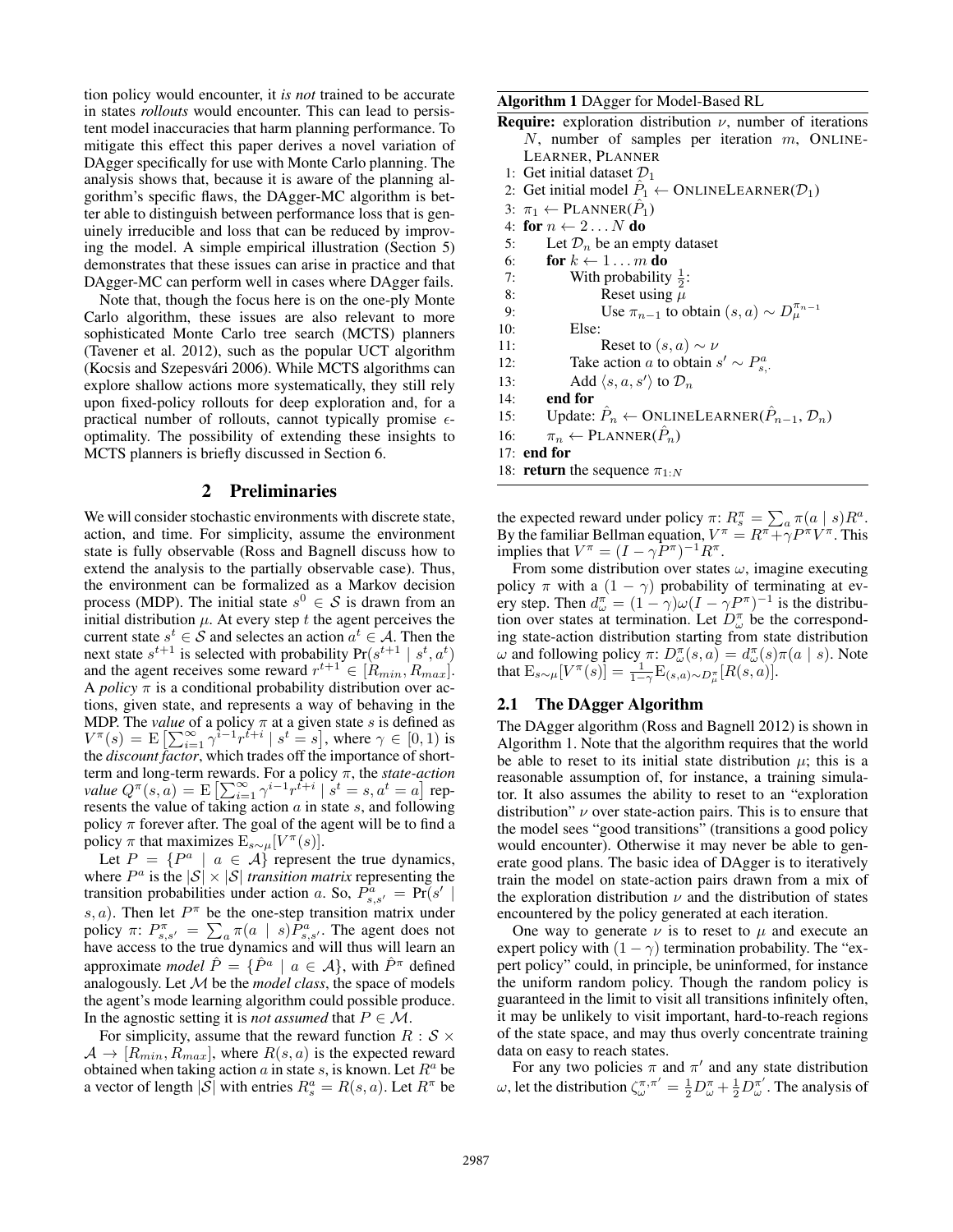DAgger relies upon the following result.

**Lemma 1.** Suppose the learned model  $\hat{P}$  is approximately *solved to obtain policy* πˆ*. Then for any policy* π*,*

$$
E_{s \sim \mu} [V^{\pi}(s) - V^{\hat{\pi}}] \n\leq \frac{\gamma (R_{max} - R_{min})}{(1 - \gamma)^2} E_{(s, a) \sim \zeta_{\mu}^{\pi, \hat{\pi}}} [\|\hat{P}_{s, \cdot}^a - \hat{P}_{s, \cdot}^a\|_1] + \epsilon_{oc}^{\pi, \hat{\pi}},
$$

where  $\epsilon_{oc}^{\pi,\hat{\pi}} = \mathrm{E}_{s\sim\mu}[\hat{V}^{\pi}(s) - \hat{V}^{\hat{\pi}}(s)].$ 

The  $\epsilon_{oc}^{\pi,\hat{\pi}}$  term can be related to "optimal control error" (hence the *oc*). For example, if the planner guarantees that  $\hat{\pi}$ is  $\epsilon$ -optimal, then  $\epsilon_{oc}^{\pi,\hat{\pi}} \leq \epsilon$ .

Now consider the sequence of policies  $\pi_{1:N}$  generated by DAgger. Let  $\mu$  be the initial state distribution. Let  $\tilde{\pi}$  =  $\operatorname{argmax}_{\pi \in \pi_{1:N}} \mathrm{E}_{s \sim \mu}[V^{\pi}(s)]$  be the best policy in the sequence and let  $\bar{\pi}$  be the uniform mixture over all policies in the sequence. For a policy  $\pi$  let  $c_{\nu}^{\pi} = \sup_{s,a} \frac{D_{\mu}^{\pi}(s,a)}{\nu(s,a)}$  represent the mismatch between the discounted state-action distribution under  $\pi$  and the exploration distribution  $\nu$ .

Let  $\zeta_i = \frac{1}{2} D^{\pi_{i-1}}_+ + \frac{1}{2} \nu$  be the distribution from which DAgger samples state-action pairs at interation *i*. For each iteration i define the loss function  $L_i^{L_1}(\hat{P})$  =  $\mathbb{E}_{(s,a)\sim \zeta_i}[\|P^a_{s,\cdot} - \hat{P}^a_{s,\cdot}\|_1].$  Let  $\bar{L}^{L1}_{prd} = \frac{1}{N}\sum_{i=1}^N L^{L1}_i(\hat{P}_i)$  be the average  $L1$  prediction error of the generated models.

Let the overall training distribution be  $\bar{\zeta} = \frac{1}{N} \sum_{i=1}^{N} \zeta_i$ and let  $\bar{L}_{mdl}^{L1} = \inf_{P' \in \mathcal{M}} \mathbb{E}_{(s,a)\sim \bar{\zeta}} [\Vert P^a_{s,\cdot} - P'^a_{s,\cdot} \Vert_1]$  be the error of the best model in the class under the training distribution  $\overline{\zeta}$ . Then the average regret of the sequence of models  $\hat{P}_{1:N}$  is  $\bar{L}_{rgt}^{L1} = \bar{L}_{prd}^{L1} - \bar{L}_{mdl}^{L1}$ . If a no-regret algorithm is used to learn the model,  $\bar{L}_{rgt}^{L1} \rightarrow 0$  as  $N \rightarrow \infty$ .

Finally, for a reference policy  $\pi$ , let  $\bar{\epsilon}_{oc}^{\pi} = \sum_{i=1}^{N} \epsilon_{oc}^{\pi, \pi_{i-1}}$ be the average optimal control error induced by the planner. Then Ross and Bagnell show the following.

**Theorem 1.** *In DAgger, the policies*  $\pi_{1:N}$  *are such that for any policy* π*,*

$$
\mathcal{E}_{s \sim \mu}[V^{\pi}(s) - V^{\tilde{\pi}}(s)] \leq \mathcal{E}_{s \sim \mu}[V^{\pi}(s) - V^{\tilde{\pi}}(s)]
$$
  
 
$$
\leq \frac{\gamma(R_{max} - R_{min})}{(1 - \gamma)^2} c_{\nu}^{\pi} (\bar{L}_{mdl}^{L1} + \bar{L}_{rgt}^{L1}) + \bar{\epsilon}_{oc}^{\pi}.
$$

Informally, this theorem guarantees good performance in the limit if the model learner is no-regret, the exploration distribution resembles the state-action distribution of a good policy, there is a model in the class  $M$  with small prediction error, and the planner gives near optimal plans (for the given models). Ross and Bagnell also provide similar results using measures of prediction error such as log likelihood that are more practical than the  $L_1$  error, which is typically not available during training. They also offer some insight into the behavior of the last policy in the sequence  $\pi_N$ . These results apply to the following analysis as well. The reader is referred to Ross and Bagnell (2012) for details.

The next section develops a bound on value error analogous to Lemma 1 that is specific to one-ply Monte Carlo planning, which will then inspire a modification to the DAgger algorithm. Lemma 1 does apply to this case, as it does to any planning method. However, because one-ply Monte Carlo planning does not guarantee near-optimal plans, the  $\epsilon_{oc}^{\pi,\hat{\pi}}$  term could be very large. As a result, even if the expected prediction error becomes very small (or zero), there may still be significant value error. One way this manifests is that the prediction error term does not consider accuracy in states that might be encountered during rollouts, but not execution. Inaccuracies in such "off path" states can damage planning quality but may never be corrected by DAgger.

## 3 Bounding Error For MC Planning

Imagine a conceptual offline one-ply Monte Carlo planning algorithm that uses model rollouts to create an execution policy  $\hat{\pi}$ . That is, for each state s and action a, execute n rollouts of length l using the model  $\hat{P}$  and the rollout policy  $\pi_r$ . Let  $\overline{Q}(s, a)$  be the average discounted return of these rollouts. For sufficiently many rollouts of sufficient length,  $\bar{Q}$  will closely approximate  $\hat{Q}^{\pi_r}$ , the state-action value function of  $\pi_r$  in the model. The execution policy will be greedy with respect to  $\overline{Q}$ :  $\hat{\pi}(s) = \max_a \overline{Q}(s, a)$ .

The more typical online one-ply Monte Carlo algorithm re-calculates  $\overline{Q}(s, \cdot)$  each time s is encountered, giving a potentially different policy for s each time. For simplicity, we do not consider this effect. This conceptual version of the algorithm is equivalent to the on-line algorithm if the policy for each state is cached, rather than re-computed.

In order to analyze the one-ply Monte Carlo planning algorithm we need to operate on state-action value functions. To facilitate the analysis it will be convenient to image a new "pre-state"  $s_0$  with  $R(s_0, a) = 0$  for all actions a. Taking any action from  $s_0$  yields the initial state distribution  $\mu$ ;  $Pr(s | s_0, a) = \mu(s)$  for every state s and action a. Let  $\eta$  be a state distribution with  $\eta(s_0) = 1$ . So for any policy  $\pi$  and any action distribution  $\alpha$ ,

$$
E_{s \sim \eta, a \sim \alpha} [Q^{\pi}(s, a)] = \gamma E_{s \sim \mu} [V^{\pi}(s)].
$$

Now, for a policy  $\pi$  let  $B^{\pi}$  be the *state-action transition matrix*. That is, for any two state-action pairs  $(s, a)$  and  $(s', a')$ , let  $B^{\pi}_{(s,a),(s',a')}$  = Pr $(s' | s,a)\pi(a' | s')$ . Then one can define the state-action Bellman operator for a policy  $\pi,\, T^\pi Q(s,a)\,=\, R(s,a)+\gamma \sum_{s^\prime, a^\prime} B^{\pi^\prime}_{(s,a),(s^\prime, a^\prime)} Q(\hat{s}^\prime, a^\prime).$ The maximizing Bellman operator  $TQ(s, a) = R(s, a) +$  $\gamma \sum_{s'} P_{s,s'}^a \max_{a'} Q(s',a')$ . Bellman operators can be similarly defined for state value functions as well. Then the following bound can be adapted from a result given by Munos (2007). The proof closely follows Munos' original argument, except with state-action value functions instead of state value functions, so it is not presented here.

Lemma 2. *For an arbitrary state-action value function* Q*, let* πˆ *be a greedy policy w.r.t.* Q*. Then for any policy* π*,*

$$
\mathbf{E}_{s \sim \mu} [V^{\pi}(s) - V^{\hat{\pi}}(s)]
$$
  
\n
$$
\leq \frac{2}{\gamma (1 - \gamma)} \mathbf{E}_{(s,a) \sim \zeta_{\eta}^{\pi, \hat{\pi}}} [TQ(s,a) - Q(s,a)].
$$

Now for any two policies  $\pi$  and  $\pi'$  define a mixed stateaction distribution

$$
\xi^{\pi,\pi'} = \frac{1}{2}D_{\mu}^{\pi'} + \frac{1}{4}D_{\mu}^{\pi} + \frac{1}{4}D_{\eta}^{\pi}B^{\pi'}.
$$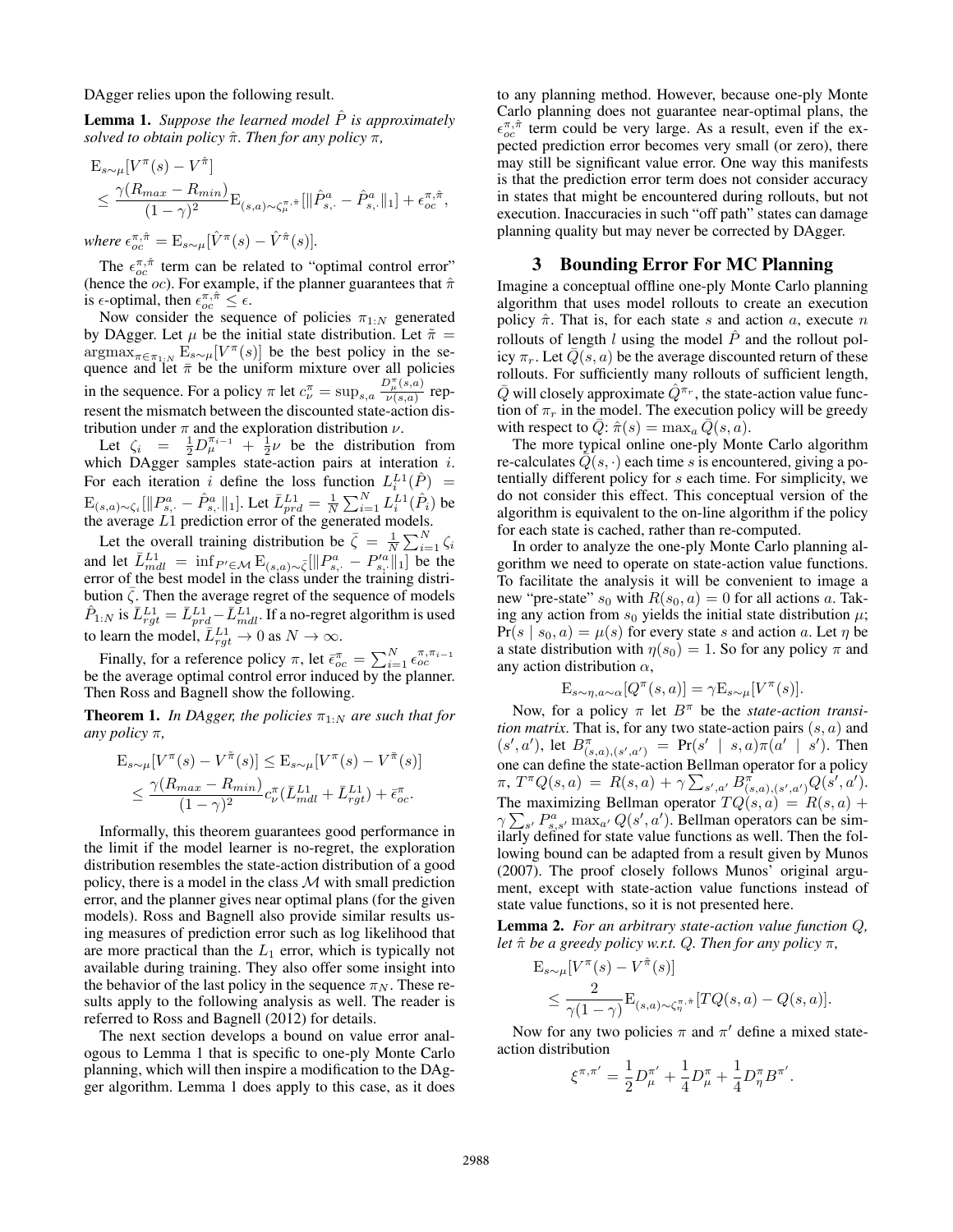The third term can be understood as the distribution over state-actions generated by following policy  $\pi$ , but choosing the last action using  $\pi'$ . Note that this term can be re-written entirely in terms of the original initial state distribution  $\mu$ :

$$
D_{\eta}^{\pi} B^{\pi'}(s, a) = (1 - \gamma)\mu(s)\pi'(a \mid s) + \gamma D_{\mu}^{\pi} B^{\pi'}(s, a).
$$

The following lemma is analogous to Lemma 1 but specific to one-ply Monte Carlo planning.

**Lemma 3.** Let  $\overline{Q}$  be the state-action value function obtained *by one-ply Monte Carlo planning using* Pˆ*. Let* πˆ *be greedy with respect to Q. Then for any policy*  $\pi$ *,* 

$$
E_{s \sim \mu}[V^{\pi}(s) - V^{\hat{\pi}}(s)]
$$
  
\n
$$
\leq \frac{4}{1 - \gamma} E_{(s,a) \sim \xi^{\pi, \hat{\pi}}} [|\hat{Q}^{\pi_r}(s, a) - Q^{\pi_r}(s, a)|]
$$
  
\n
$$
+ \frac{4}{1 - \gamma} ||\bar{Q} - \hat{Q}^{\pi_r}||_{\infty} + \frac{2}{1 - \gamma} ||TV^{\pi_r} - V^{\pi_r}||_{\infty},
$$

Before presenting the proof of this lemma, first consider the meaning of the three terms in the bound. The second term is the error incurred by the planning algorithm (due to estimating  $\hat{V}^{\pi_r}$  with a finite number of finite horizon samples). With sufficiently many rollouts of sufficient length, this term can be arbitrarily small with high probability.

The third term is a property of the rollout policy and the true dynamics. It represents the irreducible error caused by the choice of a sub-optimal rollout policy.

The first term in the bound is the error in the value of the rollout policy induced by the approximate model. This can be bounded in terms of the prediction accuracy of the model. For a policy  $\pi$  and state-action distribution  $\phi$ , let  $\delta_{\phi}^{\pi}$  be analogous to  $D^{\pi}_{\omega}$  except with an initial state-action distribution instead of state distribution. Then the following is an adaptation of a result from Ross and Bagnell (2012) to state-action value functions. The proof is similar to Ross and Bagnell's argument, and is not presented here.

**Lemma 4.** *For any state-action distribution*  $\phi$ *,* 

$$
E_{(s,a)\sim\phi}[Q^{\pi}(s,a) - \hat{Q}^{\pi}(s,a)]
$$
  
\n
$$
\leq \frac{\gamma(R_{max} - R_{min})}{2(1-\gamma)^2} E_{(s,a)\sim\delta_{\phi}^{\pi}}[\|P^a_{s,\cdot} - \hat{P}^a_{s,\cdot}\|_1].
$$

Combining this with Lemma 3 yields the main result of this section.

**Lemma 5.** Let  $\overline{Q}$  be the value function obtained by one-ply *Monte Carlo planning using*  $\hat{P}$ *. Let*  $\hat{\pi}$  *be greedy with respect to*  $\overline{Q}$ *. Then for any policy*  $\pi$ *,* 

$$
E_{s \sim \mu} [V^{\pi}(s) - V^{\hat{\pi}}(s)]
$$
  
\n
$$
\leq \frac{2\gamma (R_{max} - R_{min})}{(1 - \gamma)^3} E_{(s,a) \sim \delta_{\xi^{\pi}, \hat{\pi}}^{\pi_r}} [\| P^a_{s, \cdot} - \hat{P}^a_{s, \cdot} \|_1 ]
$$
  
\n
$$
+ \frac{4}{1 - \gamma} \|\hat{Q} - \hat{Q}^{\pi_r}\|_{\infty} + \frac{2}{1 - \gamma} \|TV^{\pi_r} - V^{\pi_r}\|_{\infty}.
$$

## 3.1 Proof of Lemma 3

This section presents the proof of the key result above, Lemma 3. It may be useful to consult Table 1, which summarizes many of the symbols used in this argument.

| The Q-function obtained using one-ply MC.                      |
|----------------------------------------------------------------|
|                                                                |
|                                                                |
| The state distribution with all its mass on $s_0$ .            |
| The state-action transition matrix for policy $\pi$ .          |
| The discounted state distribution generated by                 |
|                                                                |
| The discounted state-action distribution gener-                |
| ated by policy $\pi$ starting in state distribution $\omega$ . |
|                                                                |
|                                                                |
|                                                                |

Table 1: Symbol Reference

*Proof of Lemma 3.* First note that

$$
T\bar{Q} - \bar{Q}
$$
  
=  $T^{\hat{\pi}}\bar{Q} - T^{\hat{\pi}}Q^{\pi_r} + Q^{\pi_r} - \bar{Q} + T^{\hat{\pi}}Q^{\pi_r} - Q^{\pi_r}$   
=  $\gamma B^{\hat{\pi}}(\bar{Q} - Q^{\pi_r}) + Q^{\pi_r} - \bar{Q} + T^{\hat{\pi}}Q^{\pi_r} - Q^{\pi_r}$   
 $\leq \gamma B^{\hat{\pi}}|\bar{Q} - Q^{\pi_r}| + |Q^{\pi_r} - \bar{Q}| + |TQ^{\pi_r} - Q^{\pi_r}|.$ 

Thus, combining with Lemma 2,

$$
\begin{split} & \mathbf{E}_{s \sim \mu}[V^{\pi}(s) - V^{\hat{\pi}}(s)] \\ &\leq \frac{2}{\gamma(1-\gamma)} \left( \gamma \mathbf{E}_{(s,a) \sim \zeta^{\pi,\hat{\pi}}_{\eta} B^{\hat{\pi}}} [|\bar{Q}(s,a) - Q^{\pi_r}(s,a)|] \\ &+ \mathbf{E}_{(s,a) \sim \zeta^{\pi,\hat{\pi}}_{\eta}} [|Q^{\pi_r}(s,a) - \bar{Q}(s,a)|] \\ &+ \mathbf{E}_{(s,a) \sim \zeta^{\pi,\hat{\pi}}_{\eta}} [|TQ^{\pi_r}(s,a) - Q^{\pi_r}(s,a)|] \right). \end{split}
$$

Consider the first term in this expression:

 $\gamma E_{\ell}$ 

$$
s,a) \sim \zeta_{\eta}^{\pi,\hat{\pi}} B^{\hat{\pi}} [|\bar{Q}(s,a) - Q^{\pi_r}(s,a)|]
$$
  
= 
$$
\frac{\gamma}{2} \mathbf{E}_{(s,a) \sim D_{\eta}^{\pi} B^{\hat{\pi}}} [|\bar{Q}(s,a) - Q^{\pi_r}(s,a)|]
$$
  
+ 
$$
\frac{\gamma}{2} \mathbf{E}_{(s,a) \sim D_{\mu}^{\hat{\pi}}} [|\bar{Q}(s,a) - Q^{\pi_r}(s,a)|].
$$

Combine this with the second term to get

$$
\frac{\gamma}{2} \mathbf{E}_{(s,a)\sim D_{\eta}^{\pi} B^{\hat{\pi}}} [|\bar{Q}(s,a) - Q^{\pi_r}(s,a)|] \n+ \frac{\gamma}{2} \mathbf{E}_{(s,a)\sim D_{\mu}^{\hat{\pi}}} [|\bar{Q}(s,a) - Q^{\pi_r}(s,a)|] \n+ \frac{1}{2} \mathbf{E}_{(s,a)\sim D_{\eta}^{\hat{\pi}}} [Q^{\pi_r}(s,a) - \bar{Q}(s,a)] \n+ \frac{1}{2} \mathbf{E}_{(s,a)\sim D_{\eta}^{\pi}} [Q^{\pi_r}(s,a) - \bar{Q}(s,a)]].
$$

Noting that  $R(s_0, a) = 0$  for all a, this is equivalent to

$$
\begin{split} \frac{\gamma}{2} \mathbf{E}_{(s,a)\sim D_{\eta}^{\pi}B^{\hat{\pi}}} [|\bar{Q}(s,a)-Q^{\pi_r}(s,a)|] \\ &+ \gamma \mathbf{E}_{(s,a)\sim D_{\mu}^{\hat{\pi}}} [|\bar{Q}(s,a)-Q^{\pi_r}(s,a)|] \\ &+ \frac{\gamma}{2} \mathbf{E}_{(s,a)\sim D_{\mu}^{\pi}} [ |Q^{\pi_r}(s,a)-\bar{Q}(s,a)|] \\ & = 2\gamma \mathbf{E}_{(s,a)\sim \xi^{\pi,\hat{\pi}}} [|\bar{Q}(s,a)-Q^{\pi_r}(s,a)|]. \end{split}
$$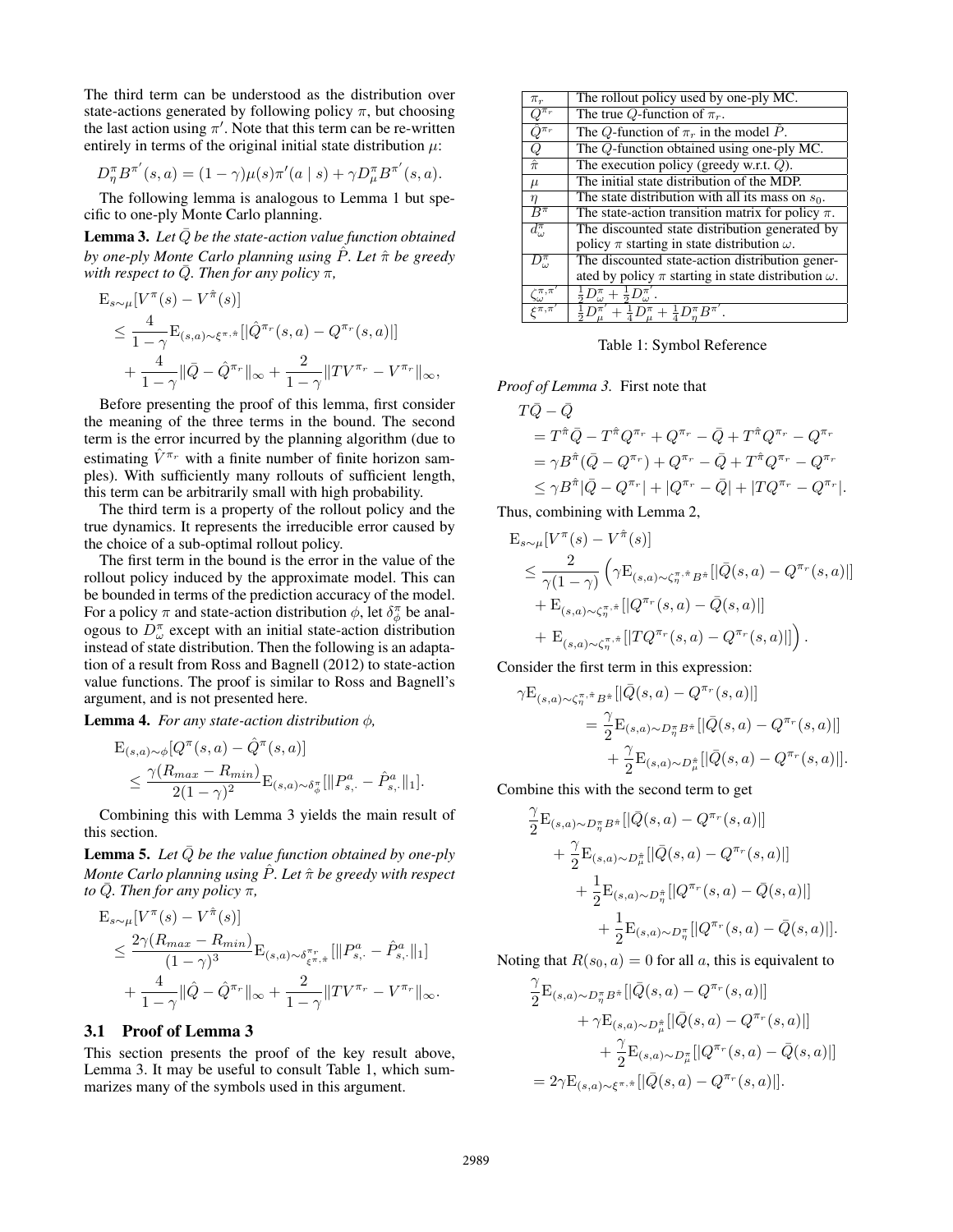

Figure 1: An example where the loss function suggested by Lemma 5 provides more guidance than Lemma 1.

Now note that 
$$
|\bar{Q} - Q^{\pi_r}| \leq |\bar{Q} - \hat{Q}^{\pi_r}| + |\hat{Q}^{\pi_r} - Q^{\pi_r}|
$$
. So,  
\n
$$
E_{s \sim \mu}[V^{\pi}(s) - V^{\hat{\pi}}(s)]
$$
\n
$$
\leq \frac{4}{1 - \gamma} E_{(s, a) \sim \xi^{\pi, \hat{\pi}}} [|\hat{Q}^{\pi_r}(s, a) - Q^{\pi_r}(s, a)|]
$$
\n
$$
+ \frac{4}{1 - \gamma} E_{(s, a) \sim \xi^{\pi, \hat{\pi}}} [|\bar{Q}(s, a) - \hat{Q}^{\pi_r}(s, a)|]
$$
\n
$$
+ \frac{2}{\gamma(1 - \gamma)} E_{(s, a) \sim \xi^{\pi, \hat{\pi}}} [|TQ^{\pi_r}(s, a) - Q^{\pi_r}(s, a)|].
$$

Using Jensen's inequality, one can see that

$$
E_{(s,a)\sim\zeta_{\eta}^{\pi,\hat{\pi}}} [|TQ^{\pi_r}(s,a) - Q^{\pi_r}(s,a)|]
$$
  
\n
$$
= \gamma E_{(s,a)\sim\zeta_{\eta}^{\pi,\hat{\pi}}} [E_{s'\sim P_{s,.}^a} [TV^{\pi_r}(s') - V^{\pi_r}(s')]]
$$
  
\n
$$
\leq \gamma E_{s\sim(\frac{1}{2}d_{\mu}^{\pi} + \frac{1}{2}d_{\mu}^{\hat{\pi}})} [|TV^{\pi_r}(s) - V^{\pi_r}(s)|]
$$
  
\n
$$
\leq \gamma ||TV^{\pi_r} - V^{\pi_r}||_{\infty},
$$

The result is obtained by finally noting that

$$
\mathbf{E}_{(s,a)\sim\xi^{\pi,\hat{\pi}}} [|\bar{Q}(s,a)-\hat{Q}^{\pi_r}(s,a)|] \leq \|\bar{Q}-\hat{Q}^{\pi_r}\|_{\infty}.
$$

Before discussing the algorithmic implications of this result, the next section briefly discusses the relationship between Lemma 1 and Lemma 5.

#### 3.2 Relationship Between the Bounds

Though the bound given in Lemma 1 is not strictly tighter or strictly looser than the one in Lemma 5, we can obtain some understanding of their relationship by comparing their first terms (the terms subject to optimization). For any policies  $\pi$ and  $\pi'$ , let  $c^{\pi'}_{\pi_r} = \max_{\pi'' \in {\pi, \pi' \}} \sup_{s \in [0, a)} \frac{\pi''(a|s)}{\pi_r(a)}$  $rac{(a|s)}{\pi_r(a)}$  bound the mismatch between the rollout policy and the two policies  $\pi$ and  $\pi'.$  Let  $\mathcal{L}(\hat{P}) = \|P^a_{s,\cdot} - \hat{P}^a_{s,\cdot}\|_1.$  Then it is straightforward to verify the following:

**Proposition 6.** For any policies  $\pi$  and  $\pi'$ 

$$
\mathcal{E}_{(s,a)\sim \zeta_\mu^{\pi,\pi'}}[\mathcal{L}(\hat{P})] \leq \frac{2c_{\pi_r}^{\pi',\pi}}{1-\gamma} \mathcal{E}_{(s,a)\sim \delta_{\xi^{\pi,\pi'}}^{\pi_r}}[\mathcal{L}(\hat{P})].
$$

From this result we can see that if, by improving model accuracy, the first term of Lemma 5 approaches zero, then so does the first term of Lemma 1. But the converse is not necessarily true. At first glance this might seem to make Lemma 5 less informative than Lemma 1. However, in some such Algorithm 2 DAgger-MC for one-ply Monte Carlo Planning

**Require:** exploration distribution  $\nu$ , number of iterations  $N$ , number of samples per iteration  $m$ , rollout policy  $\pi_r$ , ONLINELEARNER, MC-PLANNER

- 1: Get initial dataset  $\mathcal{D}_1$
- 2: Get initial model  $\hat{P}_1 \leftarrow$  ONLINELEARNER( $\mathcal{D}_1$ )
- 3:  $\pi_1 \leftarrow \text{MC-PLANNER}(\hat{P}_1)$
- 4: for  $n \leftarrow 2...N$  do 5: for  $k \leftarrow 1...m$  do 6: With probability  $\frac{1}{2}$ : 7: Reset using  $\mu$ . 8: Use  $\pi_{n-1}$  to obtain  $(z, b) \sim D_\mu^{\pi_{n-1}}$ . 9: Else with probability  $\frac{1}{4}$ : 10: Reset to  $(z, b) \sim \nu$ . 11: Else with probability  $\frac{1}{4}(1 - \gamma)$ : 12: Reset using  $\mu$  to obtain z. 13: Obtain  $b \sim \pi_{n-1}(\cdot \mid z)$ . 14: Else: 15: Reset to  $(x, c) \sim \nu$ . 16: Take action *c* in *x* to obtain  $z \sim P_{x}^{c}$ . 17: Obtain  $b \sim \pi_{n-1}(\cdot | z)$ . 18: Take action *b* in z to obtain  $y \sim P_{z}^{b}$ . 19: From y use  $\pi_r$  to obtain  $(s, a) \sim \delta^{\pi_r}_{\xi^{\pi, \pi_{n-1}}}$ . 20: Take action a to obtain  $s' \leftarrow P_{s,\cdot}^a$ . 21: Add  $\langle s, a, s' \rangle$  to  $\mathcal{D}$ . 22: end for 23: Update:  $\hat{P}_n \leftarrow \text{ONLINELEARNING}(\hat{P}_{n-1}, \mathcal{D}_n)$ 24:  $\pi_n \leftarrow \text{MC-PLANNER}(\hat{P}_n)$ 25: end for 26: **return** the sequence  $\pi_{1:N}$

cases this is because Lemma 5 apportions error to its first term (subject to optimization) that Lemma 1 assigns to its second term (not subject to optimization).

To see this, consider the system and model pictured in Figure 1. There are 6 states and two actions  $(U_p)$  and  $Right$ indicated by the side of the states from which the arrows originate). The system starts in state A. Clearly the optimal policy  $\pi^*$  always chooses *Right*. Assume the MC planner uses uniform random  $\pi_r$  and, for simplicity, let  $\hat{\pi}$  be greedy with respect to  $\hat{Q}^{\pi_r}$ . The rollout policy is equally likely to go  $Up$  or  $Right$  from state  $B$ , so, in the flawed model, it severely undervalues state B. As such  $\hat{\pi}$  will choose  $Up$ from state A. Since neither the expert policy  $\pi^*$  nor the initial execution policy  $\hat{\pi}$  ever reach state E the model would not be corrected. Subsequent iterations would yield the same results, and the suboptimal behavior would persist forever.

In contrast, because the rollout policy does reach state  $E$ , the first term in Lemma 5 would be positive. Assuming the model class permits it, an algorithm minimizing this error would correct the model. With an accurate model the planner chooses  $Right$  in state A for sufficiently large  $\gamma$ .

## 4 DAgger for Monte Carlo Planning

Motivated by Lemma 5, DAgger-MC is a variation on DAgger, specifically for use with the one-ply Monte Carlo algo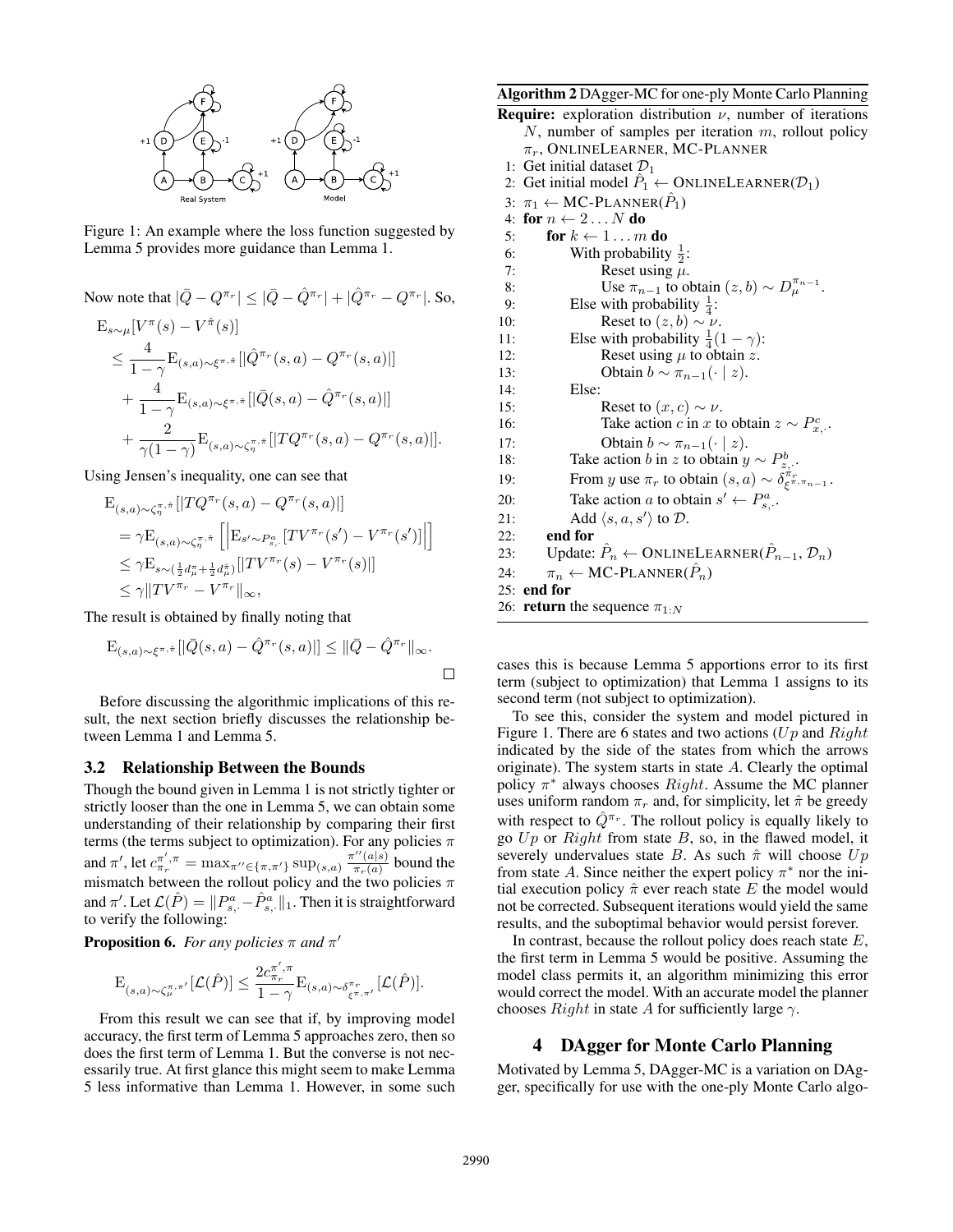rithm. As can be seen in Algorithm 2, the main differences appear on Lines 6-19 which generate the training examples.

The analysis of DAgger-MC closely follows the analysis of the original DAgger algorithm, with only a few changes. Let  $\xi_i(s, a) = \frac{1}{2} D_\mu^{\pi_{i-1}}(s, a) + \frac{1}{4} \nu(s, a) + \frac{1}{4} ((1 \gamma(\mu(s)\pi_{i-1}(a \mid s)+\gamma\nu\vec{B}^{\pi_{i-1}}(s,a))$  be the distribution from which DAgger-MC samples state-action pairs to initiate rollouts in iteration i, named  $(z, b)$  in the pseudocode. Let  $\delta_i =$  $\delta_{\xi_i}^{\pi_r}$  be the distribution from which DAgger-MC samples state-action pairs for updating in iteration  $i$ . Let the overall training distribution be  $\overline{\delta} = \frac{1}{N} \sum_{i=1}^{N} \delta_i$  and let  $\overline{\Gamma}^{L1}_{mdl} =$  $\inf_{P' \in \mathcal{M}} \bar{\mathrm{E}}_{(s,a)\sim \bar{\delta}}[\|P_{s,\cdot}^a - P_{s,\cdot}^{\prime a}\|_1].$  For each iteration *i* define the loss function  $\Gamma_i^{L1}(\hat{P}) = \mathrm{E}_{(s,a)\sim\delta_i}[\|P^a_{s,\cdot} - \hat{P}^a_{s,\cdot}\|_1]$  and let  $\bar{\Gamma}^{L1}_{prd} = \frac{1}{N} \sum_{i=1}^{N} \Gamma^{L1}_{i}(\hat{P}_{i})$ . Then the average regret of the sequence of models  $\hat{P}_{1:N}$  is  $\bar{\Gamma}_{rgt}^{L1} = \bar{\Gamma}_{prd}^{L1} - \bar{\Gamma}_{mdl}^{L1}$ . Finally, let  $\bar{\epsilon}_{mc} = \frac{1}{N} \frac{4}{1-\gamma} \sum_{i=1}^{N} ||\hat{Q}_i - \hat{Q}_i^{\pi_r}||_{\infty} + \frac{2}{1-\gamma} ||TV^{\pi_r} - V^{\pi_r}||_{\infty}.$ 

The following is the main theorem, presented without proof because the argument closely follows that of Ross and Bagnell, except with Lemma 5 in place of Lemma 1. Let  $\tilde{\pi}$ be the best policy in the sequence of policies, and let  $\bar{\pi}$  be the uniform mixture over all of the policies.

**Theorem 2.** In DAgger-MC, the policies  $\pi_{1:N}$  are such that *for any policy* π*,*

$$
\mathbf{E}_{s \sim \mu} [V^{\pi}(s) - V^{\tilde{\pi}}(s)] \leq \mathbf{E}_{s \sim \mu} [V^{\pi}(s) - V^{\tilde{\pi}}(s)]
$$
  
 
$$
\leq \bar{\epsilon}_{mc} + \frac{4\gamma (R_{max} - R_{min})}{(1 - \gamma)^3} c_{\nu}^{\pi} (\bar{\Gamma}_{mdl}^{L1} + \bar{\Gamma}_{rgt}^{L1}).
$$

As discussed above, though this bound is often looser than the one given by Theorem 1, it acknowledges the importance of model accuracy in states that are reached by rollouts. As a result, DAgger-MC can perform much better than DAgger with a Monte Carlo planner. The next section provides a brief illustration of how these issues can arise in practice.

### 5 Experiments

Consider the simple game, Shooter, which is shown in Figure 3. The agent controls a ship at the bottom of the screen. The available actions are *noop*,  $left$ ,  $right$ ,  $right$ , and *shoot*. If the agent chooses to shoot it receives a reward of -1 and, if there is not already a bullet directly above the ship, a bullet appears, traveling upwards. If a bullet hits one of the three targets, it explodes. Each target has a "sweet spot" in the middle. Hitting the sweet spot yields 20 reward. Hitting to either side yields 10 reward. The (known) reward function uses the explosion shape to determine how much reward is received. The optimal policy is simply to move *right* across the screen, shooting a bullet at the middle of each target. Note that though the domain is simple, the state space is very large (due to the possible configurations of bullets on the screen) making near-optimal planning unlikely. On-line Monte Carlo planning is a popular approach in such a case.

The results of applying DAgger and DAgger-MC to this problem (using various expert policies to generate  $\nu$ ) are shown in Figure 2. In all cases the planning algorithm was one-ply Monte Carlo with 50 rollouts of length 15 of the uniform random policy. The model learner was a factored

model where each factor was learned using Context Tree Switching (Veness et al. 2012), similar to the FAC-CTW algorithm (Veness et al. 2011). The model for each pixel used a  $7 \times 7$  neighborhood around the pixel as input. Data was shared across all positions to encode some degree of positional invariance. The discount factor  $\gamma$  was set to 0.9. Each iteration generated a training batch of 500 samples. The discounted return obtained by the policy generated at each iteration in an episode of length 30 is reported, averaged over 200 trials. The shaded regions represent 95% confidence intervals for the mean performace. The benchmark lines marked "Perfect Model", and "Random" represent the average performance of one-ply Monte Carlo using a perfect model, and the uniform random policy, respectively.

In Figure 2a, the optimal policy was used as the expert. Note that in the DAgger analysis, using the optimal policy as the expert is the ideal scenario. However, in this case DAgger rarely even fires a bullet – it gets 0 reward in almost every iteration. Because the optimal policy only ever chooses right or shoot the initial model is never trained on examples of a bullet moving while the ship moves  $left$ . Rollouts are very likely to encounter such situations, and inspection of model rollouts revealed that the model's inaccuracy in those cases causes the planner to undervalue the shoot action. As such, the policy obtained from planning never *shoots* at all which prevents errors regarding bullet dynamics from being corrected. In contrast, DAgger-MC quickly learns to accurately predict bullet movement and performs well.

In Figure 2b, the uniform random policy was used as the expert. As might be expected, DAgger performs far better using this expert as it provides better coverage of states that will be encountered during rollouts. That said, using an uninformed expert has downsides as well. For instance, Theorem 1 will be loose due to an unacceptably large  $c_{\nu}^{\pi}$  term. Also, the random policy is not very likely to hit the targets' sweet spots, so DAgger-MC takes substantially more data to learn about that aspect of the dynamics with this expert than with the optimal policy. Finally, because DAgger relies entirely on the exploration policy to provide coverage of rollout states it has a persistent disadvantage compared to DAgger-MC which systematically samples those states.

In Figure 2c, the expert was the one-ply Monte Carlo algorithm applied to a perfect model. This expert policy makes good decisions like the optimal policy, but is noisy, so DAgger does relatively well. But, again, because DAgger relies solely on the noise in the exploration policy to learn about "off-path" states, it persistently sees fewer such examples than DAgger-MC. As the model learns, it overgeneralizes in some "off-path" cases and is not corrected because such cases are rare in the training set. For instance, it learns that shooting causes a bullet to appear, but not that bullets can not appear directly next to each other. As a result, when two bullets appear next to each other in a rollout, this forms an unfamiliar context and the model subsequently behaves erratically in the rollout. These effects actually cause DAgger's performance to degrade slightly as it sees more data.